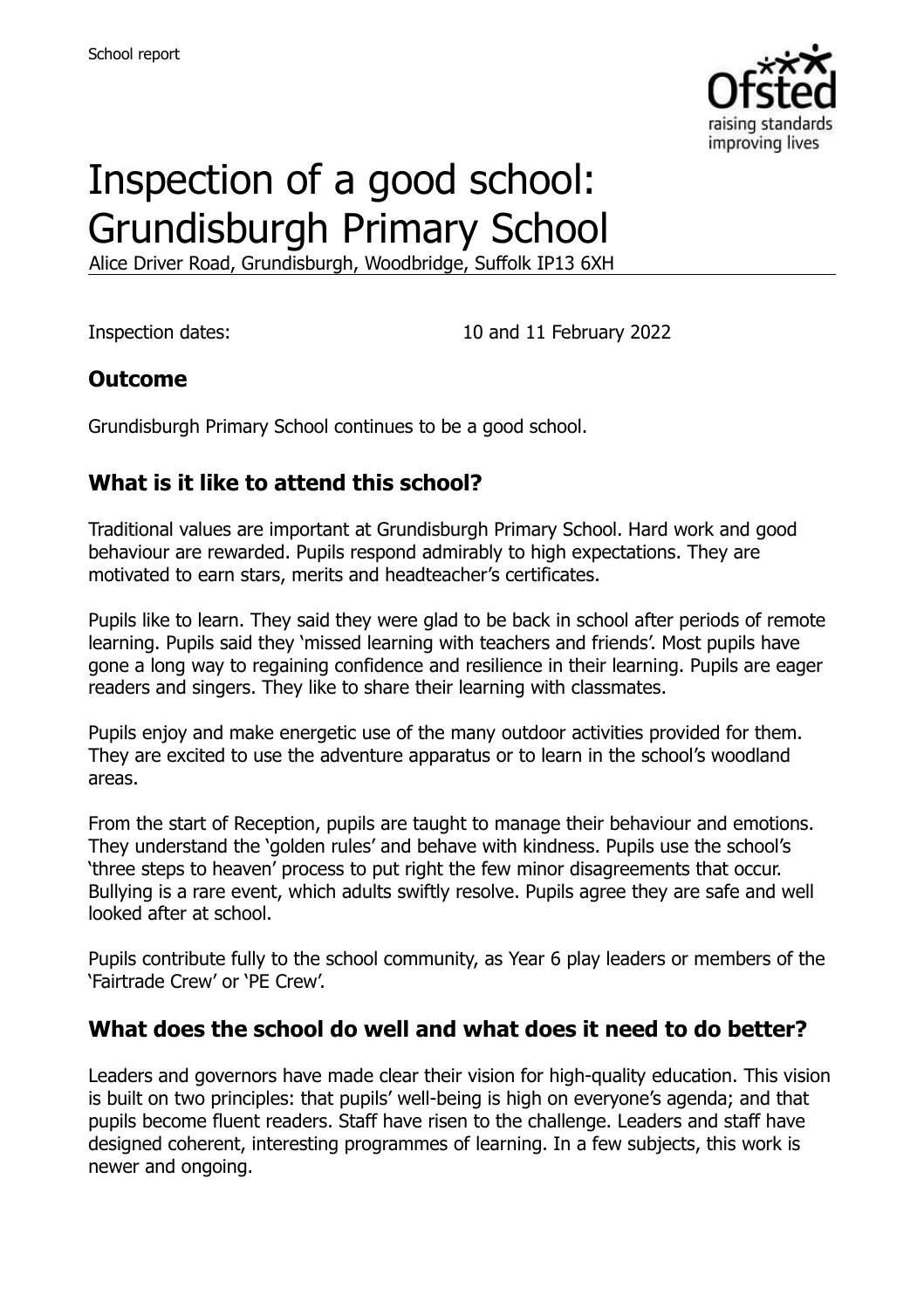

Most pupils read fluently by the end of key stage 1. From Reception through to Year 6, adults emphasise the importance of language and communication. Pupils receive consistent, good-quality phonics teaching. They read and write often. Adults read stories, and speak a lot, with pupils. Teachers explain the meaning of tricky words. As a result, many pupils quickly pick up early reading skills. Some need extra help. Skilled adults provide these pupils with apt, patient support.

Leaders have continued to promote reading during national pandemic restrictions. For example, pupils in key stage 2 had the chance to meet with authors online. The 'Friends of Grundisburgh School' play their part too. They raised funds for the library and gifted each pupil a book for Christmas. Most pupils sustain their love of reading through key stage 2. They like to choose books from classroom and school libraries. Leaders continue to fine-tune the reading curriculum in upper key stage 2.

Pupils with special educational needs and/or disabilities (SEND) are supported to access the same curriculum as their classmates. In most subjects, leaders have spelled out what pupils, including those with SEND, need to learn. Staff welcome this clarity. Teachers teach these subjects with confidence and accuracy. They introduce pupils, including those in Reception, to new information in small steps. Teachers check that pupils understand what has been taught before moving on. Consequently, staff spot when pupils, including those with SEND, need to revisit certain aspects or need extra practice. Pupils achieve well as a result.

In a couple of subjects, teachers are developing their fluency in teaching to the newer programmes of learning. A very small number of subject leaders are new to their role. They have not fully measured the impact of the delivery of the new programmes of learning. This is in part due to the strict restrictions of the current pandemic.

Leaders' focus on pupils' physical and mental well-being is paying dividends. Pupils grow in confidence. Staff take heed of any concerns noted in pupils' weekly 'well-being checkins'. Pupils appreciate that adults 'look after us and listen to our concerns' and that they 'believe in us'. Leaders have struck an appropriate balance between providing pupils with a sense of security and making them aware of the risks that exist in the world around them. For example, pupils understand how to stay safe online. They also learn to recognise the signs when friendships are healthy and when they are not.

Plenty of parents left positive comments on Ofsted Parent View. Almost all comments were glowing in their praise for the quality of education and care that staff provide. Many mentioned the lengths to which staff went to maintain the quality of education, care and communication over periods of remote learning.

Staff are very positive about their school. They consider leaders to be considerate of their workload and well-being. This sense of togetherness is sustaining the pace of improvement evident in the school.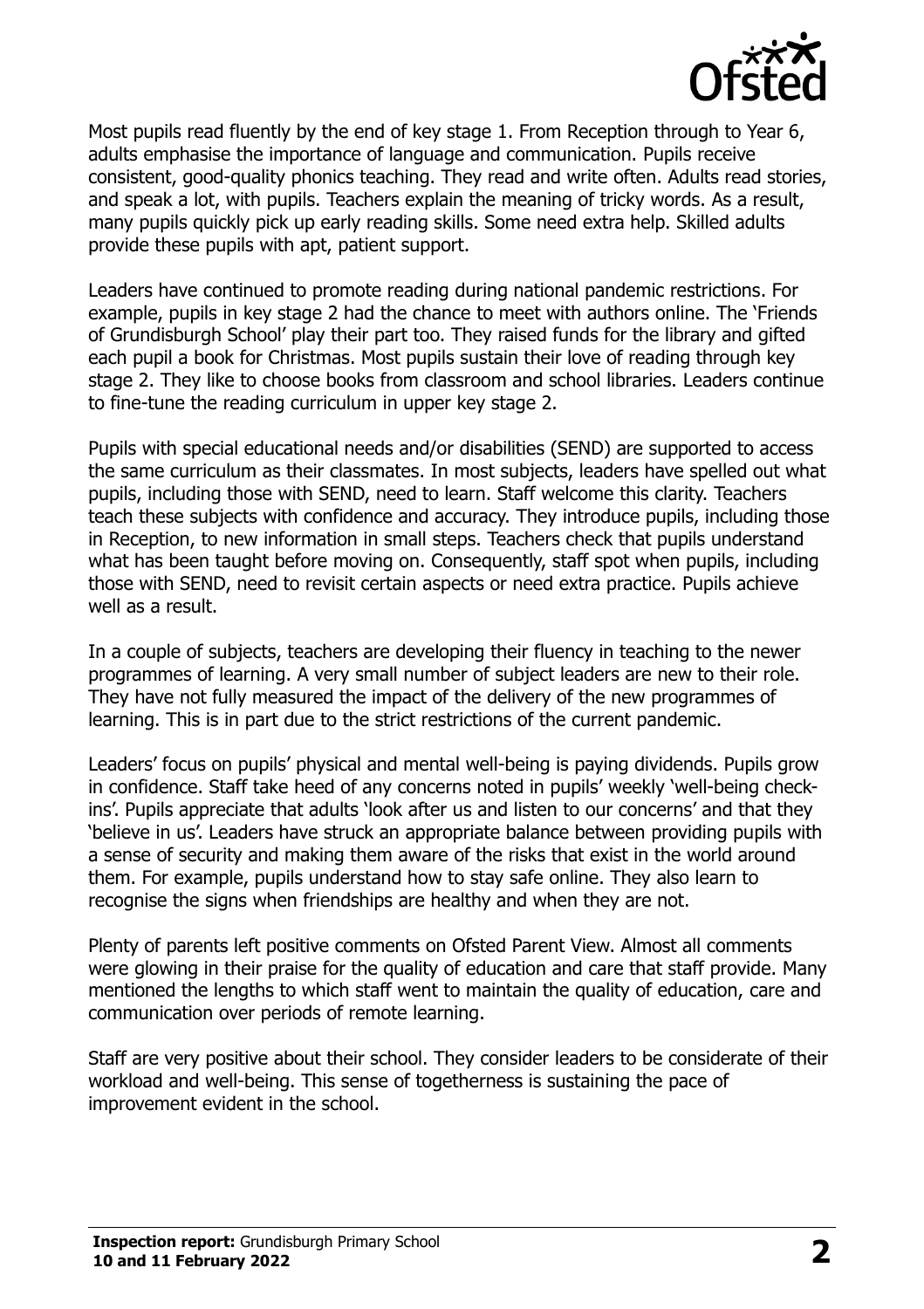

# **Safeguarding**

The arrangements for safeguarding are effective.

Ensuring pupils' safety and well-being is leaders' top priority. All parents and staff who responded to surveys agree that pupils are safe at Grundisburgh Primary School.

On top of annual training, adults receive relevant safeguarding updates in staff meetings. This helps them to maintain vigilance in safeguarding pupils' well-being. Leaders act promptly and in pupils' best interests when concerns are reported to them.

Leaders have created an open culture where pupils are confident to share concerns that they may have. For example, as part of weekly check-ins, pupils are encouraged to report any online risks that they have faced.

# **What does the school need to do to improve?**

# **(Information for the school and appropriate authority)**

■ Leaders have reorganised and improved the design of the programmes of learning in many subjects. Where this work is most deeply engrained in practice, pupils achieve well. In a very small number of subjects, the redesigned programmes of learning are still bedding in. Some teachers are developing their knowledge of these subjects and how best to teach them. Leaders must provide teachers with guidance and support so that they teach the curriculum equally well in all subjects. Senior leaders should then provide new subject leaders with the knowledge and time to check the quality of curriculum delivery and its impact on how well pupils achieve.

# **Background**

When we have judged a school to be good, we will then normally go into the school about once every four years to confirm that the school remains good. This is called a section 8 inspection of a good or outstanding school, because it is carried out under section 8 of the Education Act 2005. We do not give graded judgements on a section 8 inspection. However, if we find evidence that a school would now receive a higher or lower grade, then the next inspection will be a section 5 inspection. Usually this is within one to two years of the date of the section 8 inspection. If we have serious concerns about safeguarding, behaviour or the quality of education, we will deem the section 8 inspection as a section 5 inspection immediately.

This is the second section 8 inspection since we judged the school to be good in February 2017.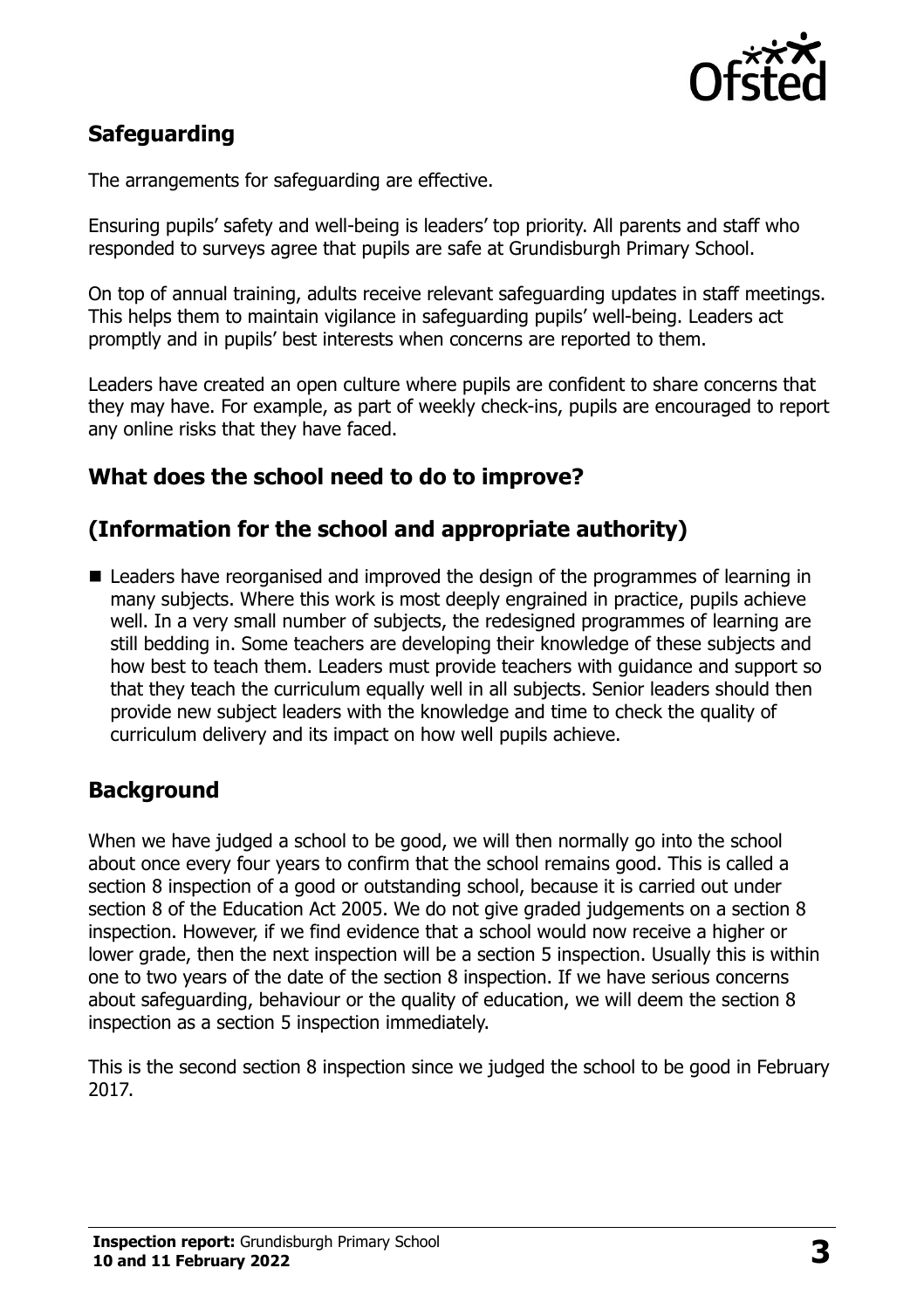

# **How can I feed back my views?**

You can use [Ofsted Parent View](https://parentview.ofsted.gov.uk/) to give Ofsted your opinion on your child's school, or to find out what other parents and carers think. We use information from Ofsted Parent View when deciding which schools to inspect, when to inspect them and as part of their inspection.

The Department for Education has further [guidance](http://www.gov.uk/complain-about-school) on how to complain about a school.

If you are the school and you are not happy with the inspection or the report, you can [complain to Ofsted.](https://www.gov.uk/complain-ofsted-report)

#### **Further information**

You can search for [published performance information](http://www.compare-school-performance.service.gov.uk/) about the school.

In the report, '[disadvantaged pupils](http://www.gov.uk/guidance/pupil-premium-information-for-schools-and-alternative-provision-settings)' refers to those pupils who attract government pupil premium funding: pupils claiming free school meals at any point in the last six years and pupils in care or who left care through adoption or another formal route.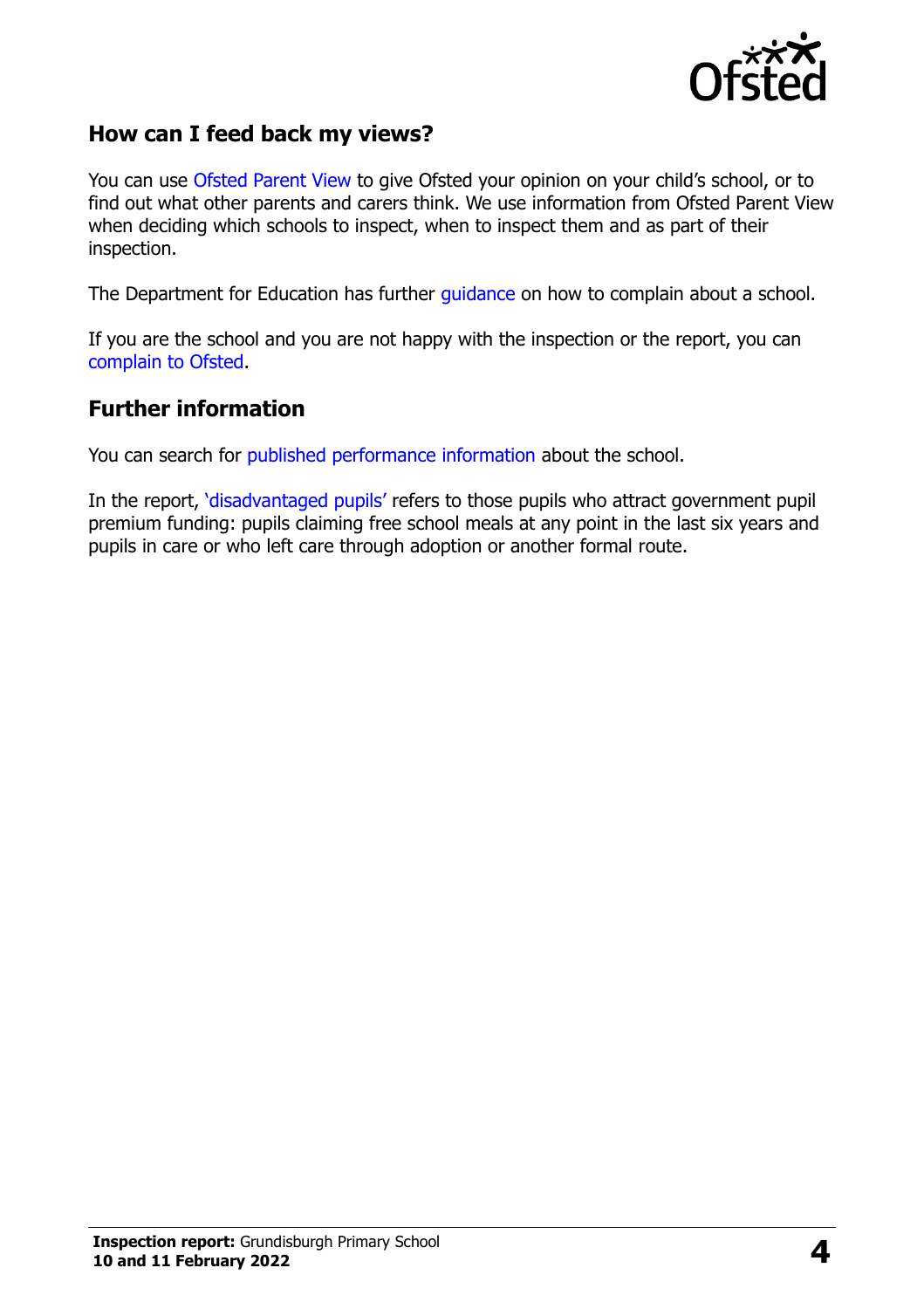

# **School details**

| Unique reference number             | 124584                                                               |
|-------------------------------------|----------------------------------------------------------------------|
| <b>Local authority</b>              | <b>Suffolk</b>                                                       |
| <b>Inspection number</b>            | 10211329                                                             |
| <b>Type of school</b>               | Primary                                                              |
| <b>School category</b>              | Maintained                                                           |
| Age range of pupils                 | 5 to 11                                                              |
| <b>Gender of pupils</b>             | Mixed                                                                |
| Number of pupils on the school roll | 163                                                                  |
| <b>Appropriate authority</b>        | The governing body                                                   |
| <b>Chair of governing body</b>      | Debbie Standring                                                     |
| <b>Headteacher</b>                  | <b>Sue Marks</b>                                                     |
| Website                             | www.grundisburghprimaryschool.co.uk/                                 |
| Date of previous inspection         | 1 February 2017, under section 8 of the<br><b>Education Act 2005</b> |

# **Information about this school**

Grundisburgh Primary School is a smaller-than-average primary school.

# **Information about this inspection**

This was the first routine inspection the school received since the COVID-19 pandemic began. The inspector discussed the impact of the pandemic with leaders and has taken that into account in their evaluation of the school.

- The inspector carried out deep dives in mathematics, music and reading.
- For each deep dive, the inspector met with subject leaders, looked at curriculum plans, visited a sample of lessons, spoke with teachers, spoke with some pupils about their learning and looked at samples of pupils' work. The inspector also listened to several pupils read.
- The inspector also spoke with subject leaders and looked at curriculum plans and some pupils' work in a small number of other subjects.
- The inspector met with the headteacher and other leaders, including the assistant headteacher and the special educational needs coordinator.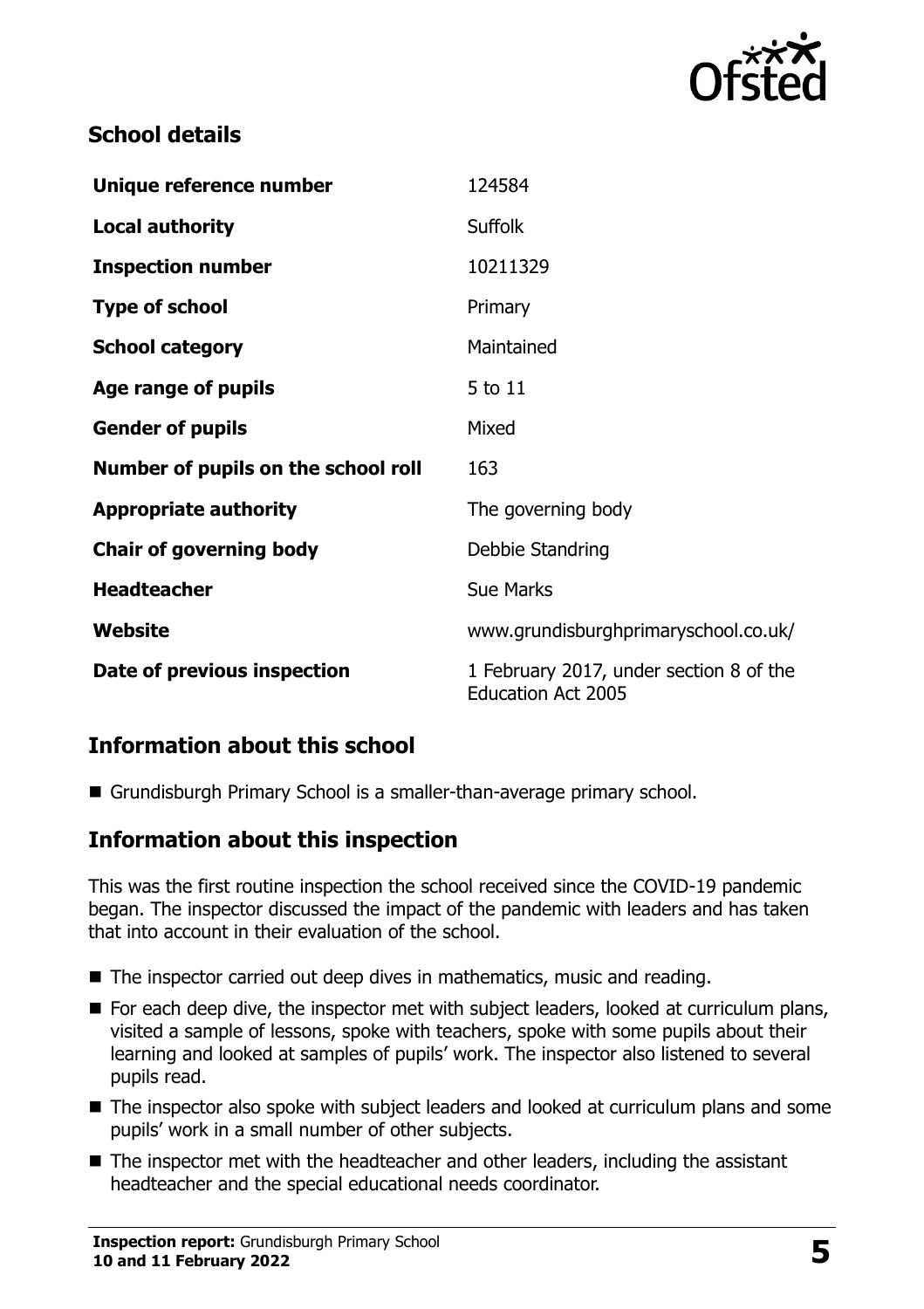

- The inspector looked at school documentation and spoke with pupils, leaders, teachers, support staff, members of the local governing body, parents and a representative from the local authority to establish the effectiveness of the school's safeguarding procedures.
- $\blacksquare$  The inspector met those responsible for governance. In this meeting were five members of the local governing body, including the chair and vice-chair.
- The inspector also spent time observing and speaking with pupils at breaktimes and lunchtimes. The inspector also visited the school's breakfast club and after-school provision.
- The inspector took account of the views of parents expressed in the 62 responses to Ofsted Parent View and in the discussions held with some parents at the start of the second day of the inspection.
- $\blacksquare$  The inspector considered the views in the 13 responses to the staff survey.

#### **Inspection team**

John Lucas, lead inspector **Her Majesty's Inspector**